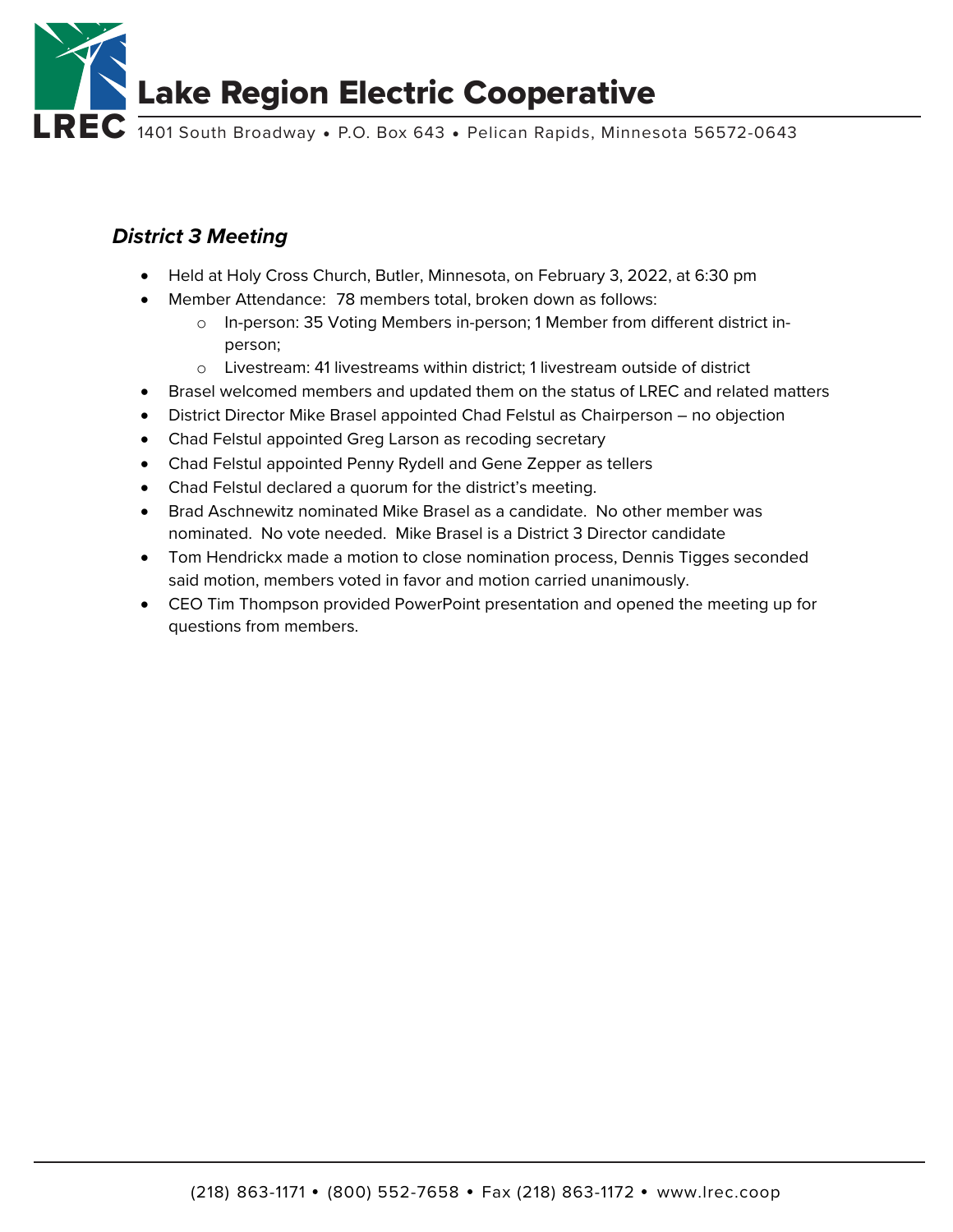

# *District 6 Meeting*

- Held at Lake Region Electric Cooperative (LREC) Headquarters, Pelican Rapids, Minnesota, on February 3, 2022, at 10:00 am
- Member Attendance: 85 members total, broken down as follows:
	- o In-person: 32
	- o Livestream: 53
- District Director Joyce Valley welcomed those in attendance; LREC Board Chair Tom Jennen updated those in attendance the status of LREC and related matters
- Tom Jennen nominated Chad Felstul as Meeting chairperson no objection
- Chad Felstul appointed Greg Larson as recording secretary
- Chad Felstul appointed Penny Rydell and Duane Valley as Tellers
- Chad Felstul declared a quorum

### *Nominations*:

- Bill Janusewki nominated Charlie Blixt
- Elina Sauer nominated Denise Hendirckz
- Jim Aakre nominated himself (Jim Aakre)
- Joyce Valley nominated Karie Trupka
- Tammy Bladow nominated Todd Bladow
	- o A Motion was made to close nominations, said motion was seconded, and motion carried by unanimous consent
	- $\circ$  Those members who were nominated were presented the opportunity to speak to the membership. Charlie Blixt, Denise Hendrickx, Jim Aakre, Karie Trupka and Todd Bladow all spoke to the membership with regard biographical information.

#### *Voting Results*

- Chad Felstul stated that Charlie Blixt and Todd Bladow received the most votes and that they will be placed on the ballot
- CEO Tim Thompson provided PowerPoint presentation and opened the meeting up for questions from members.